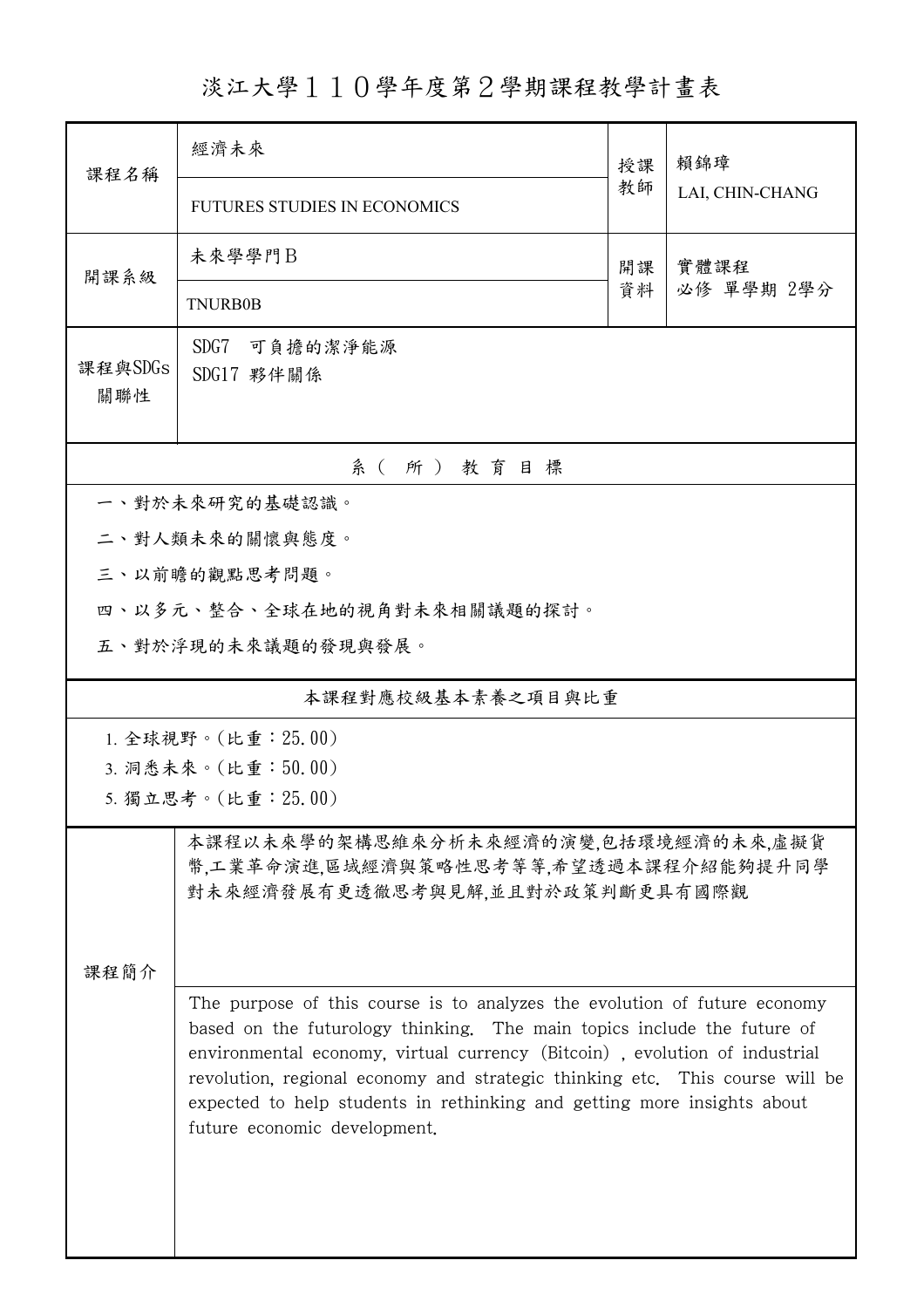## 本課程教學目標與認知、情意、技能目標之對應

將課程教學目標分別對應「認知(Cognitive)」、「情意(Affective)」與「技能(Psychomotor)」 的各目標類型。

一、認知(Cognitive):著重在該科目的事實、概念、程序、後設認知等各類知識之學習。

二、情意(Affective):著重在該科目的興趣、倫理、態度、信念、價值觀等之學習。

三、技能(Psychomotor):著重在該科目的肢體動作或技術操作之學習。

| 序<br>號         | 教學目標(中文)                          |                            |            | 教學目標(英文)                                                                                                               |                               |  |  |  |  |
|----------------|-----------------------------------|----------------------------|------------|------------------------------------------------------------------------------------------------------------------------|-------------------------------|--|--|--|--|
| $\mathbf{1}$   | 1.了解未來學理論與方法2.了解經<br>濟未來3.培養策略性思考 |                            |            | 1. exploring the basic concept of future studies<br>2.predict future economic evolution<br>3.foster strategic thinking |                               |  |  |  |  |
|                |                                   |                            |            | 教學目標之目標類型、核心能力、基本素養教學方法與評量方式                                                                                           |                               |  |  |  |  |
| 序號             | 目標類型                              | 院、系(所)<br>核心能力             | 校級<br>基本素養 | 教學方法                                                                                                                   | 評量方式                          |  |  |  |  |
| 1              | 認知                                |                            | 135        | 講述、討論、發表                                                                                                               | 討論(含課堂、線<br>上)、報告(含口頭、書<br>面) |  |  |  |  |
|                | 授課進度表                             |                            |            |                                                                                                                        |                               |  |  |  |  |
| 週次             | 日期起訖                              | 內 容 (Subject/Topics)<br>備註 |            |                                                                                                                        |                               |  |  |  |  |
| $\overline{1}$ | $111/02/21$ ~<br>111/02/25        | 經濟未來課程介紹                   |            |                                                                                                                        |                               |  |  |  |  |
| $\overline{2}$ | $111/02/28$ ~<br>111/03/04        | 未來學理論與架構                   |            |                                                                                                                        |                               |  |  |  |  |
| 3              | $111/03/07$ ~<br>111/03/11        | 環境經濟與Coase定理               |            |                                                                                                                        |                               |  |  |  |  |
| $\overline{4}$ | $111/03/14$ ~<br>111/03/18        | 環境經濟未來PM2.5還是核能的取捨         |            |                                                                                                                        |                               |  |  |  |  |
| 5              | $111/03/21$ ~<br>111/03/25        | 貨幣經濟演進                     |            |                                                                                                                        |                               |  |  |  |  |
| 6              | $111/03/28$ ~<br>111/04/01        | BB經濟與虛擬貨幣的未來               |            |                                                                                                                        |                               |  |  |  |  |
| 7              | $111/04/04$ ~<br>111/04/08        | 區域經濟觀念                     |            |                                                                                                                        |                               |  |  |  |  |
| 8              | $111/04/11$ ~<br>111/04/15        | 全球化衝擊                      |            |                                                                                                                        |                               |  |  |  |  |
| 9              | $111/04/18$ ~<br>111/04/22        | RCEP的利弊得失                  |            |                                                                                                                        |                               |  |  |  |  |
| 10             | $111/04/25$ ~<br>111/04/29        | 期中考試週                      |            |                                                                                                                        |                               |  |  |  |  |
| 11             | $111/05/02$ ~<br>111/05/06        | 策略性思考                      |            |                                                                                                                        |                               |  |  |  |  |
| 12             | $111/05/09$ ~<br>111/05/13        | 賽局理論                       |            |                                                                                                                        |                               |  |  |  |  |
| 13             | $111/05/16$ ~<br>111/05/20        | 中美貿易戰與囚犯兩難                 |            |                                                                                                                        |                               |  |  |  |  |